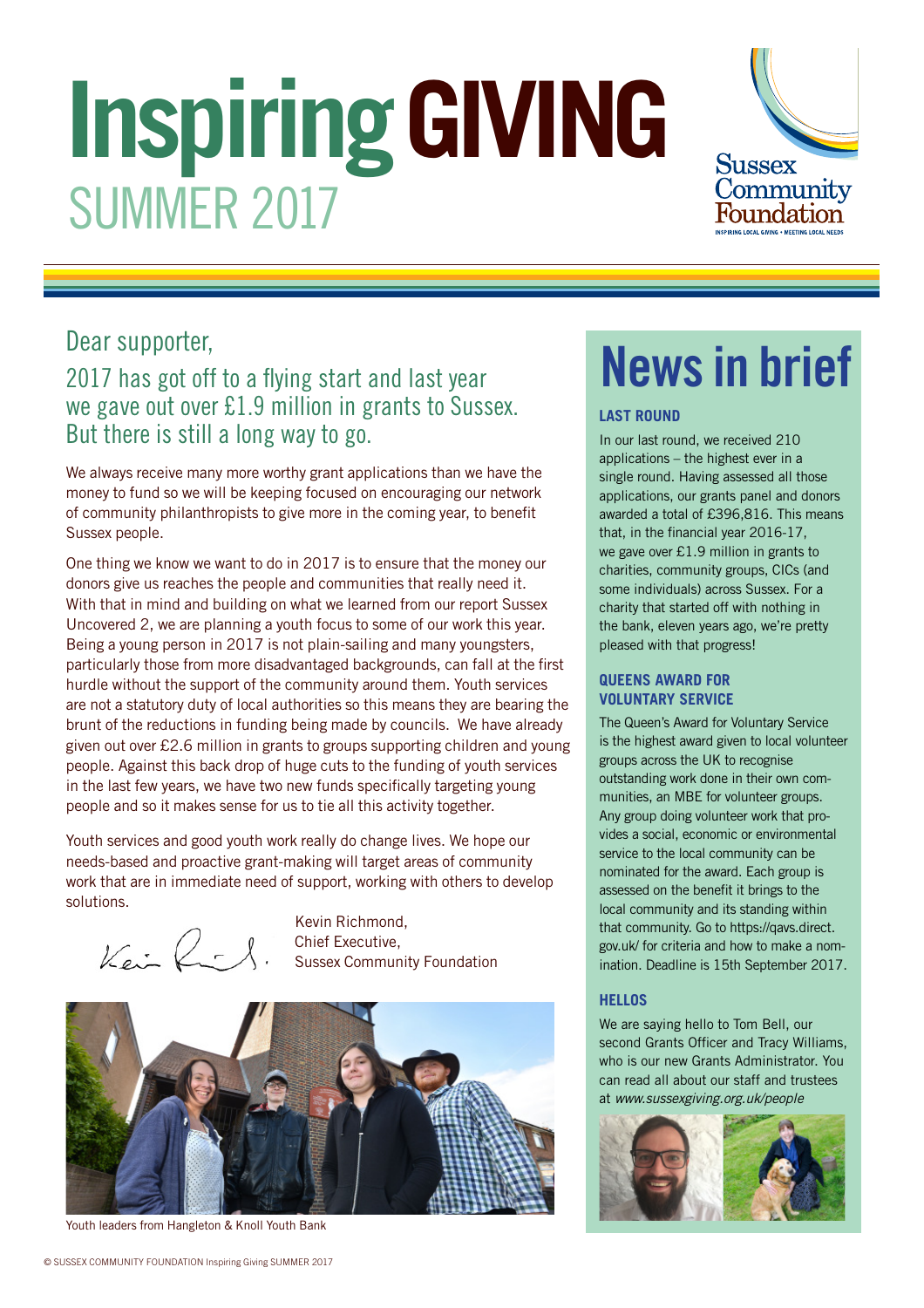### FUNDS AND FRIENDS

# NEW FUND

#### We are delighted to announce a new fund that has been set up by another donor attracted by our brand of community philanthropy.

The Fairfield Fund will be giving grants of up to  $£5,000$ to charities and community groups in East Sussex and Brighton & Hove that are supporting children and young people; people with physical and/or learning disabilities; and those supporting literacy and language development and groups working to address disadvantage. Applications should be made on our standard Sussex Community Foundation application form.

The next deadline is Friday 15th September 2017, 5pm.



Sussex Ups & Downs is a parent-led group which gives weekly speech and language therapy for children with Down's syndrome.



Although not new, the **Older and Bolder Fund** supports small charities and community groups, working to reduce isolation among older people or people with mental health problems. Applications from groups whose work includes therapeutic contact with cats (or other animals) are encouraged. Fun or quirky projects are also particularly welcome. Grants of up to £5,000 are available and applications should be made on our standard Sussex Community Foundation application form.

Deadline 15th September.

## **FRIENDS**

#### **The difference we make.**

You can help support our work by becoming a Friend of Sussex Community Foundation which enables Sussex people to support their community foundation to continue to give out grants to those who need it the most. For a donation of £40 a month, you can help keep us on track to give an astonishing £2 million to the community this year. As you will have read above, these grants help groups to address local need. They are effective and, like us, make a great difference with small amounts of money.

Please consider joining the Friends' scheme by visiting www.sussexgiving.org.uk/friends or phoning us on 01273 409440.

Sussex Community Foundation raises funds for and gives grants to smaller charities and community groups across East Sussex, West Sussex and Brighton & Hove. We make it easy for Sussex people to give money to local causes close to their hearts and ensure that those donations reach the people that need them. Our endowment fund enables our donors to benefit Sussex people for generations to come.

Sussex Community Foundation, 15 Western Road, Lewes, East Sussex BN7 1RL 01273 409440 / info@sussexgiving.org.uk / www.sussexgiving.org.uk

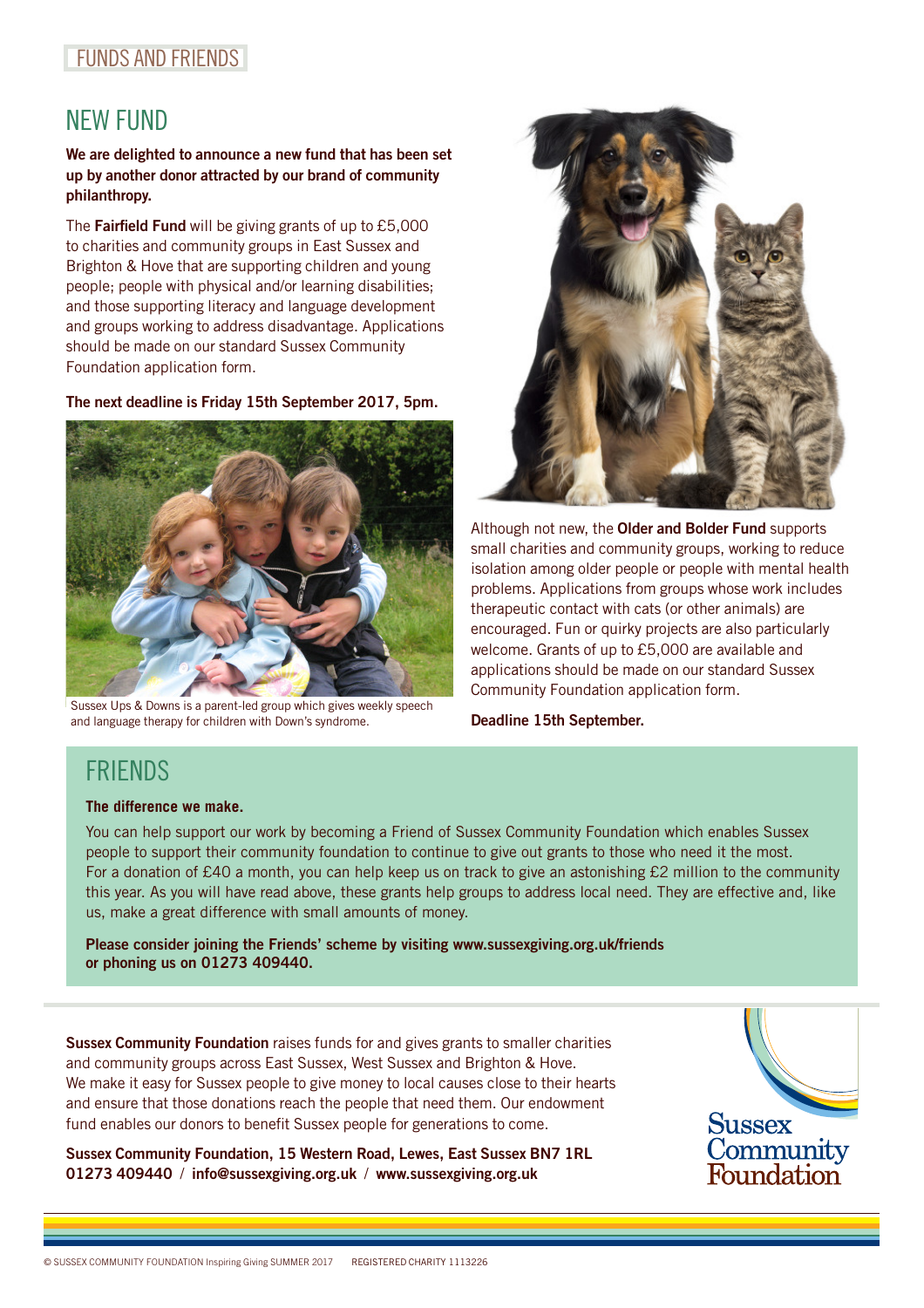This year, we are focusing some areas of our work on young people. We will be bringing together selected donors to target their giving at this single issue. Why are we doing this?

#### **Background**

Youth services funding has been cut across the country by £387 million in six years. By youth services, we mean everything from 'open access' services, like youth and sports clubs, to more targeted intervention programmes like drug and alcohol awareness programmes and helping young people find employment.

Councillors at West Sussex County Council say that £160 million cuts already made across council services have meant the 'abolition of meaningful youth services'. SPARK (the East Sussex Council for Voluntary Youth Services) closed at the end of March when their funding ended. In Brighton & Hove, there has been a £400,000 cut (around 2/5ths) in the city's youth services budget. Our Sussex Uncovered 2 report showed that youth unemployment in Sussex is slightly higher than the South East average. Within Sussex, Hastings has the highest rate, followed by Eastbourne and Rother.

#### Funds

We have two funds targeted at young people that are open for applications now (deadline for applications: Friday 15 September). They are:

The Young People's Fund supports charities and not-forprofit groups improving the life chances of young people in Sussex and made its first grants last November. The fund was set up by an anonymous donor but is open to donations from others.

To better understand the current operating environment for youth work and what is happening on the ground across Sussex, we organised a mini youth summit at Clair Hall in Haywards Heath in mid-May.

We were keen to gather input from those working with young people to decide how best we can support them and what role our brand of community philanthropy can play. The summit was facilitated by IVAR (the

The second fund is the Government's Youth Social Action **Fund** which will support youth social action across England and is supported by the Big Lottery Fund, boosted by Comic Relief, Pears Foundation and UK Community Foundations, and forms part of the #iwill Fund.

Institute for Voluntary Action Research) and attended by over 50 representatives from voluntary groups, local authorities, Sussex police, churches and infrastructure organisations.

We will report back on the results of the summit and our other youth campaign work – at our annual meeting which will be at the Attenborough Centre in Falmer, Brighton on Friday 1st December.